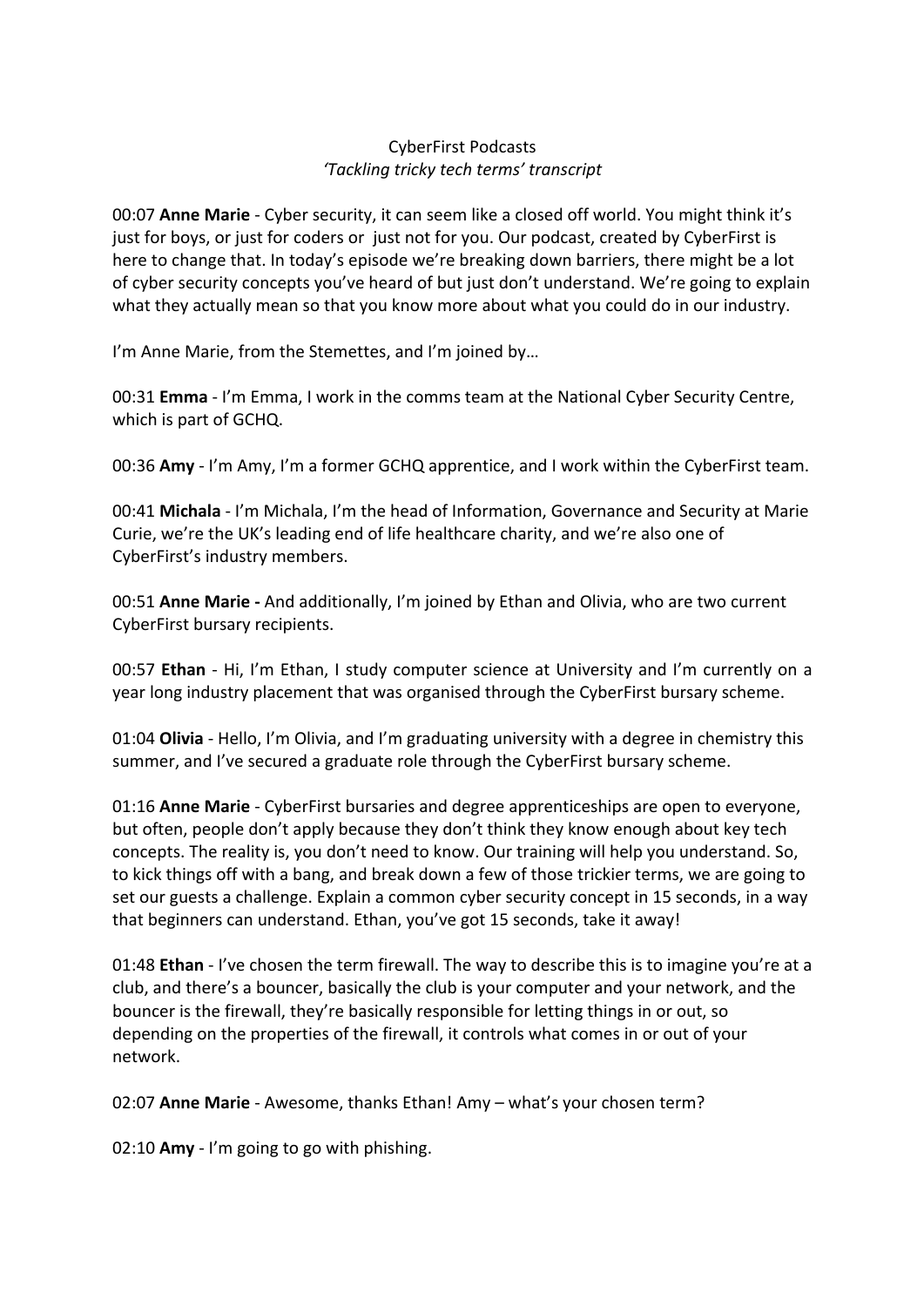02:12 **Anne Marie** - You've got 15 seconds, starting now.

02:15 **Amy** - So phishing is where somebody sends you a message, usually via email, in an attempt to get your details from you or get some kind of money from you so they could send you a malicious link to click on, some malicious software or try and trick you by using their language.

02:31 **Anne Marie** - Michala, you're up next, what's your chosen term?

02:35 **Michala** - It's IP address.

02:37 **Anne Marie** - You've got 15 seconds starting now.

02:39 **Michala -** Your home has a house or flat number, so the postman knows where to deliver your mail, so think in the world of the internet, each device connected to the internet has a unique number so that network traffic knows where to deliver it to.

02:54 **Anne Marie -** Next up we have Emma, what's your chosen term?

02:58 **Emma** - Compliance budget.

03:00 **Anne Marie** - Ok, 15 seconds on compliance budget. Emma, go.

03:03 **Emma** - Compliance budget is a term from people centred security, it means the mental amount of time and effort you're able to allocate to doing security activities, so if you've been knocking yourself out trying to deal with a website's password policy, you're going to have no energy left over to deal with a phishing email.

03:19 **Anne Marie** - Finally, we've got Olivia, what's your chosen term Olivia?

03:23 **Olivia** - DDOS attack.

03:25 **Anne Marie** - Ok, 15 seconds on DDOS attack starts now.

03:28 **Olivia** - DDOS attack stands for distributed denial of service. It's a form of cyber-attack that aims to make a service such as a website unusable by flooding it with malicious traffic or data.

03:42 **Anne Marie** - Thank you so much everyone, I wish all terms could be described in 15 seconds. We've covered off a fair few examples, but as specialists in the industry, what would you all say are the most commonly misunderstood technical terms? What would you say to help young people understand them, if they aren't from a technical background?

04:01 **Emma** - Can I chime in with an early smarty-pants answer? I think the word technical is quite commonly misunderstood. I think when people hear technical, they often hear 'has to do with technology' or 'has to do with computers', and that's not my understanding of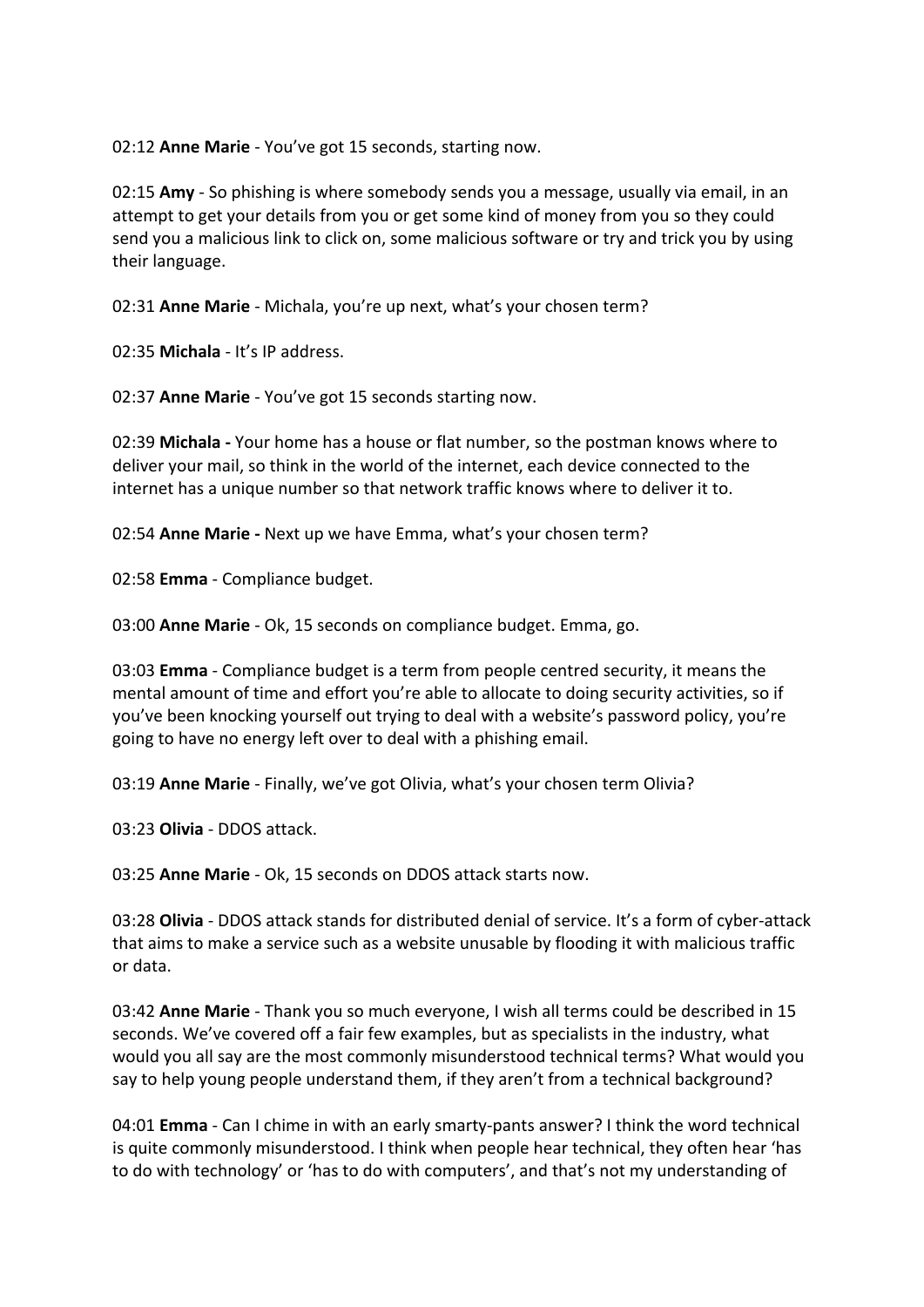the word technical. I mean technical as any kind of set of really deep specialist knowledge basically, so the work I do in people centred security is very technical, even though it's not always directly to do with computers or technology. You can take this as wide as you like, you could argue that human resources is a technical pursuit because it relies on a lot of specialised knowledge.

04:40 **Anne Marie** - It's that use of technicalities almost, when you think of technicalities you don't always think of technology.

04:47 **Emma** - Exactly, yes, you think of it as something that's quite nerdy or quite intricate and deep. I worry about this; I think people do see that word technical and think of it as a barrier if they don't think of themselves as a technical person. I never thought of myself as a technical person growing up, ever. It really is just about how you think about it, everyone has something to contribute here no matter what their specialist knowledge is.

05:09 **Ethan** - I think I'd say similar to Emma, another of those terms is cyber security in general, everybody thinks, particularly when you're younger, that it's just hacking or defending a network, or something just really pigeonholed, when actually it covers a lot of things. Loads of the jobs you find in any other industry are in the cyber security realm as well, so it should put people off if they don't like the sound of it, you just need to do a bit more reading into it.

05:37 **Anne Marie -** That's a brilliant point Ethan, we've actually got another podcast coming up which covers where cyber seeps into everything, so that's fantastic. I definitely agree with you on that one.

05:48 **Emma** - Another one would be the word hacker, I think that's a misunderstood term where we think of some teenage boy sat in the basement in the dark, when ethical hacking is a totally different side of that, doing things and finding vulnerabilities for good reasons, rather than exploiting them.

06:09 **Anne Marie -** Our white hat hackers, definitely something we don't see in Hollywood often enough.

06.15 **Michala** - Can I just pick up on something Ethan said there on the different roles. One of the things I often find people misunderstand, and it's technical in Emma's definition, but probably not in most members of the public minds, and that is risk vs. issues. So, risks looking at day to day things that could happen vs. an issue that's something that has happened, that's something we find quite a lot. At the end of the day cyber security is fundamentally about risk management.

06:49 **Olivia -** A lot of people might misuse the words virus and malware, or might interchange them when actually a virus is a specific type of attack.

07.02 **Emma** - I think that's a really interesting point, I work in advice and guidance in NCSC comms, and we are very conscious of that as a language issue for the different audiences we talk to. If we are putting out advice for the general public we might want to talk about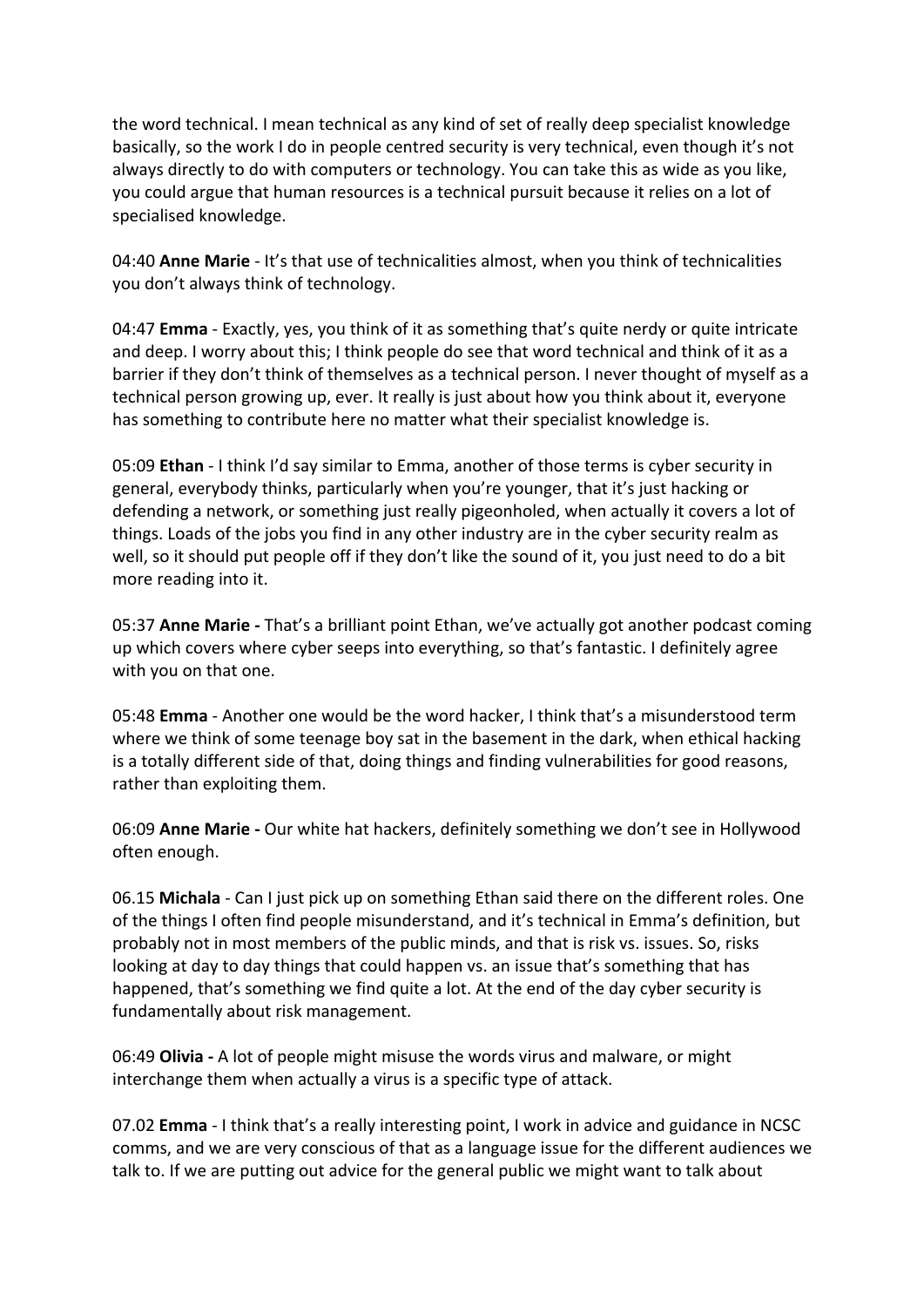malware, but we will hardly use the word malware, or say run your anti malware software, because we know that as a term malware isn't as accessible as virus. People know what anti-virus is, so we say anti-virus, even though we are conscious that it's not perfectly accurate, but it does the job we need it to do at the time.

07.34 **Amy** - That's probably one of the most confusing things really, when there are multiple different groups who are using the same word to mean different things. The word platform comes to mind, some people say the word platform and literally mean the floor that you stand on, some people mean a website, some will mean a phone or an operating system, so it can create some language barriers within technical groups, like intergroup confusion.

07:54 **Anne Marie -** Brilliant thanks very much, I think we can end that one there. The aim of our challenge is to point out the sheer number of terms that can be alienating if you're new to cyber security, and sometimes even if you're within cyber security. Our audience can often feel like they will never catch up. Did any of you have that experience before you joined the cyber security industry?

08:15 **Michala** - Could I just chip in with this and I say I thought this was a really interesting question, I actually think that we never catch up, cyber security is always changing, and we learn new things every day. Take today for example, I've just learnt from Emma what the term compliance budget means!

08:30 - **Emma** I was going to say the same thing actually, that pressure to catch up is something that a lot of people feel, we are always comparing ourselves with the people around us. As is the nature of imposter syndrome, you notice what people can do that you can't do yet. You notice what they know that you don't know yet, so you can feel enormous pressure to know everything that every single other person knows, otherwise you're not good enough, and I think trying to let go of that pressure is one of the biggest gifts you can give yourself. You're here, you are good enough, you've got a role and a contribution to make. There will always be someone who knows more than you do, it's a big world out there, but the important thing is what do you know? How can you contribute?

09:13 **Amy** - I definitely identified with that before I joined, every time I was meeting new people, clearly very intelligent people, which GCHQ is obviously full of, you feel like you're the stupidest person in the room sometimes it's a skill that you have to try and hone to acknowledge what you can contribute, and not the things you don't know.

09:34 **Ethan** - When I first started my placement, and I was in meetings there were acronyms being thrown around every two seconds, I wasn't afraid to ask 'what does that mean?'. That type of stuff you learn on the job anyway, a lot of technical skills, unless you learn them in your spare time, you won't be an expert in them. But as long as you've got the passion and drive to want to learn, then I feel anybody can get to any level of expertise, but it's realising you don't have to have those gifts from the get-go. Some people might, but that's good for them, they might just learn a bit quicker but you can still get to the same place.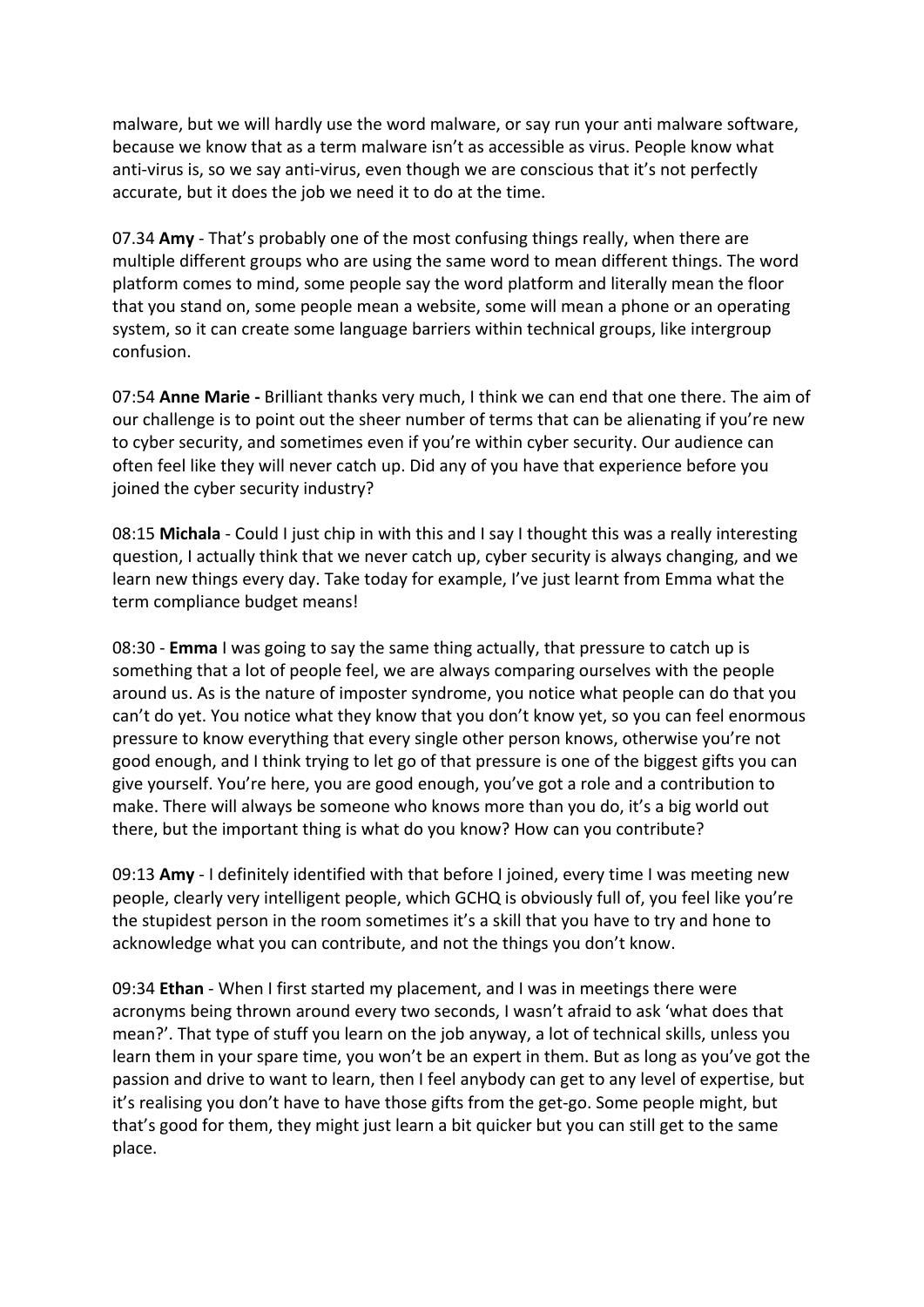10.06 **Amy** - GCHQ is particularly bad for acronyms I have to say, we are really keen on them. It can feel difficult to ask in a big meeting 'what does that mean?', I still do it now, I'm still afraid of asking these things.

10:18 **Olivia** - I definitely agree with everyone just then, because I come from a non tech background and initially when I saw this opportunity I was hesitant to apply because I thought I couldn't do that, but actually it was my passion and ambition to get into cyber that pushed me to apply, and just getting across that I'm very interested and I've got skills that will apply, I might not know all the techy stuff just yet but I am willing to and like you said no one is going to know everything, but as long as you have that curiosity within you.

11.00 **Emma** - I will hire someone with curiosity over someone who has a tonne of existing skills but no curiosity and no willingness to learn, and no willingness to be wrong. People like that find it difficult to grow, but if you have that curiosity and that willingness and that keenness you can go as far as you like, I'd hire anyone like that at any time.

11.20 **Anne Marie** - Would any of you say that's the nature of the industry, there is always something new on the horizon? Things are continuously evolving, so you can't really be a cyber security professional if you're not continuously learning?

11.33 **Emma** – Exactly, It's a bit of a, they call it in nature a red queen scenario, you know the attacks are constantly evolving so the responders have to respond in accordance, and then the attackers move onto something else, so It's a constant race of everyone having to keep up with everyone else, things move on very fast.

11.48 **Amy** - I think it's bittersweet in a way because you do have that constantly changing nature of risks and attacks that you have to mitigate against. But on the flip side it's the constantly evolving technical landscape, it becomes really interesting if you have that passion for all things technology then every day can be new.

12.11 **Ethan** - I was going to say, equally I don't want people listening to this to think it changes so much that you're always going to be on the edge of your seat, not in a good way. That you're always going to be worried going into work about things changing, like with any line of work, things like programming languages or whatever, there are always new ones coming out and updates being made, but there are always core foundations that you can learn. The more you get into work and see new things, there are common themes that run throughout that you will have seen before. It can seem scary at first because there is so much going on, but you do just pick it up I think. You've got a group of people who are all in the same boat with you, so it's a bit easier.

12.55 **Emma** - As much as stuff moves on quite fast, also a lot of things stay the same. There is quite a bit of consistency over time in terms of the sheer volumes of different kinds of attacks we see. Phishing has been a problem for a long time, and will continue to be a problem for a long time in the future I think. Patching is hard, keeping all your software updated, asset management is hard, these are long standing issues that need innovative approaches and you can see that because we haven't solved these things yet. We need better ways of dealing with them. As problems go, they are relatively consistent and it's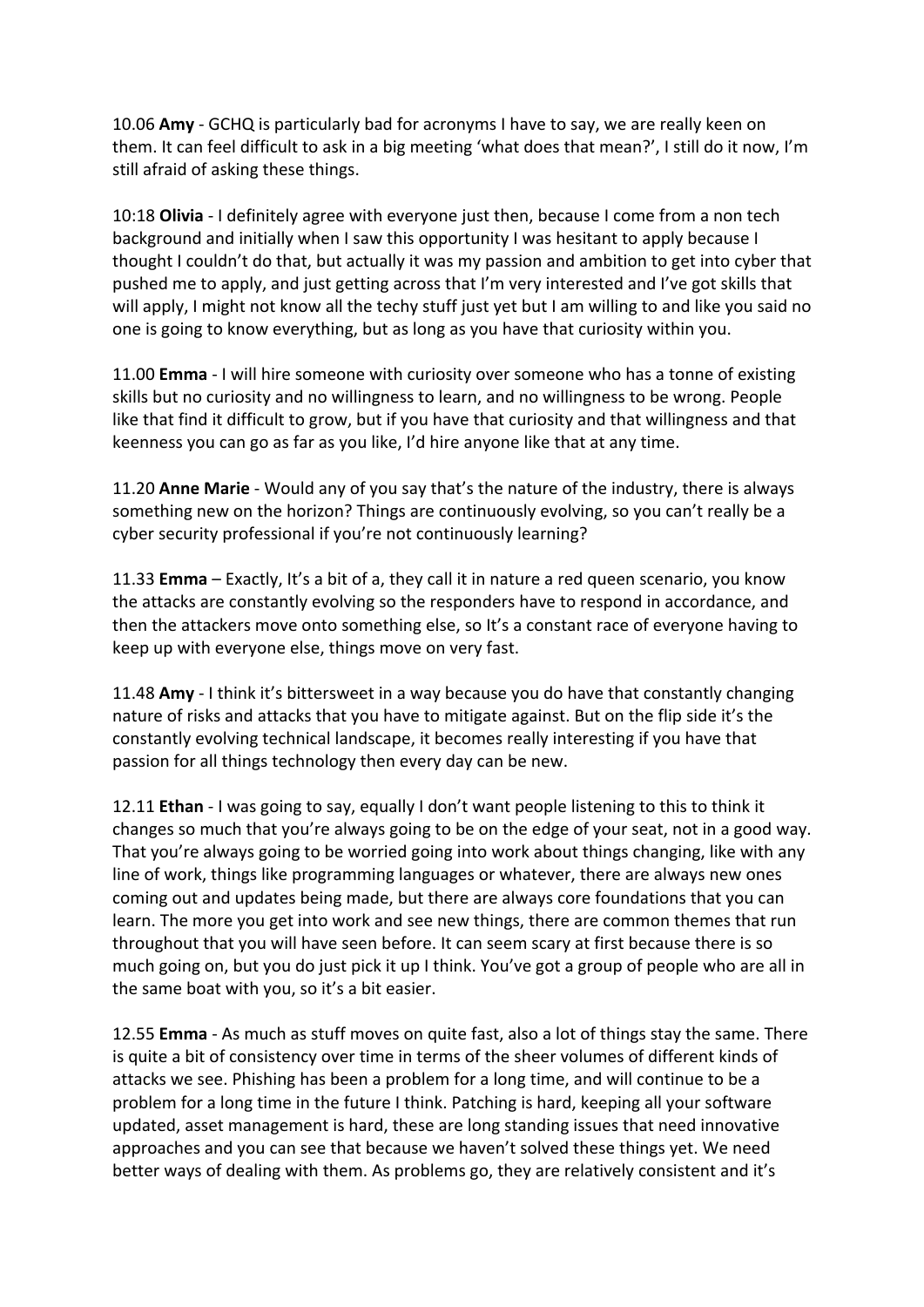interesting the degree to which these things that have always been big problems remain big problems.

13.32 **Anne Marie -** Some things are continuously changing, and some things stay the same.

13:37 **Emma** - The more things change the more they stay the same.

13.38 **Anne Marie** - There you go that's it, you said it better than I did! We've obviously tried to break down a few of the key concepts of cyber security but with CyberFirst you don't have to know everything straight away, as a bursary student or degree apprentice you'll be supported to learn the things you don't know. This is a question specifically for the bursary recipients who have joined us today, can you tell us about the atmosphere on your placements, are you able to ask questions and get straight forward answers when you need them? And what about on the academy, are you able to get up to speed on basic concepts so you don't feel left behind?

14.13 **Ethan** - I guess I will go with the academy first because that was the first thing I did, I had no cyber security experience whatsoever when I joined and I said that in my interview for the bursary, I was saying how I wanted to learn and that is probably why I got it. When I was at the academy you get a broad range of skills in lots of different areas, and have the opportunity to talk to the trainers to say 'I'm quite interested in this' and then they might give you some more resources. You get sent a lot of things that would be hard to find otherwise, even to this day on Slack talking to the admins or other people with the same interests, if you say you are interested in something there will be 4 different people responding to you with links to things you might never have seen so in terms of that you are 100% supported and it's a lot easier way in, equally with the placements I have it's almost like being part of the family, if I can say it like that, for the whole time because there is no awkwardness, you can just ask things. They want to help you, they'd rather you asked stupid questions than kept them to yourselves for six months when you really need the answers. You have to be honest, and if you do that, everyone is mature enough to get along with you. Olivia, I don't know if you found it the same?

15.24 O**livia** - I definitely agree, there's always the opportunity to ask supervisors or colleagues, and don't be afraid to. They have been in the same boat I'm sure. But also make the opportunity of the other students who are working with you, we all come from different backgrounds and have different ideas and points of view, so don't be afraid to ask them as well. I know I did, even if it's technical or non-technical, they are there to support you as well.

16.03 **Anne Marie** - This is a question for former apprentice Amy, what was it like working and studying in GCHQ, and how were you and your fellow apprentices supported?

16.09 **Amy** - The thing I really enjoyed about the studying side of things was they took us from very base level knowledge and helped us gain a little bit of expertise in lots of different areas so it wasn't in the deep end at all, there were people who didn't take maths at a-level and lots of people who did for example. There was a whole module getting people up to the same speed, it was a very supportive atmosphere. Similarly, on our placements when we